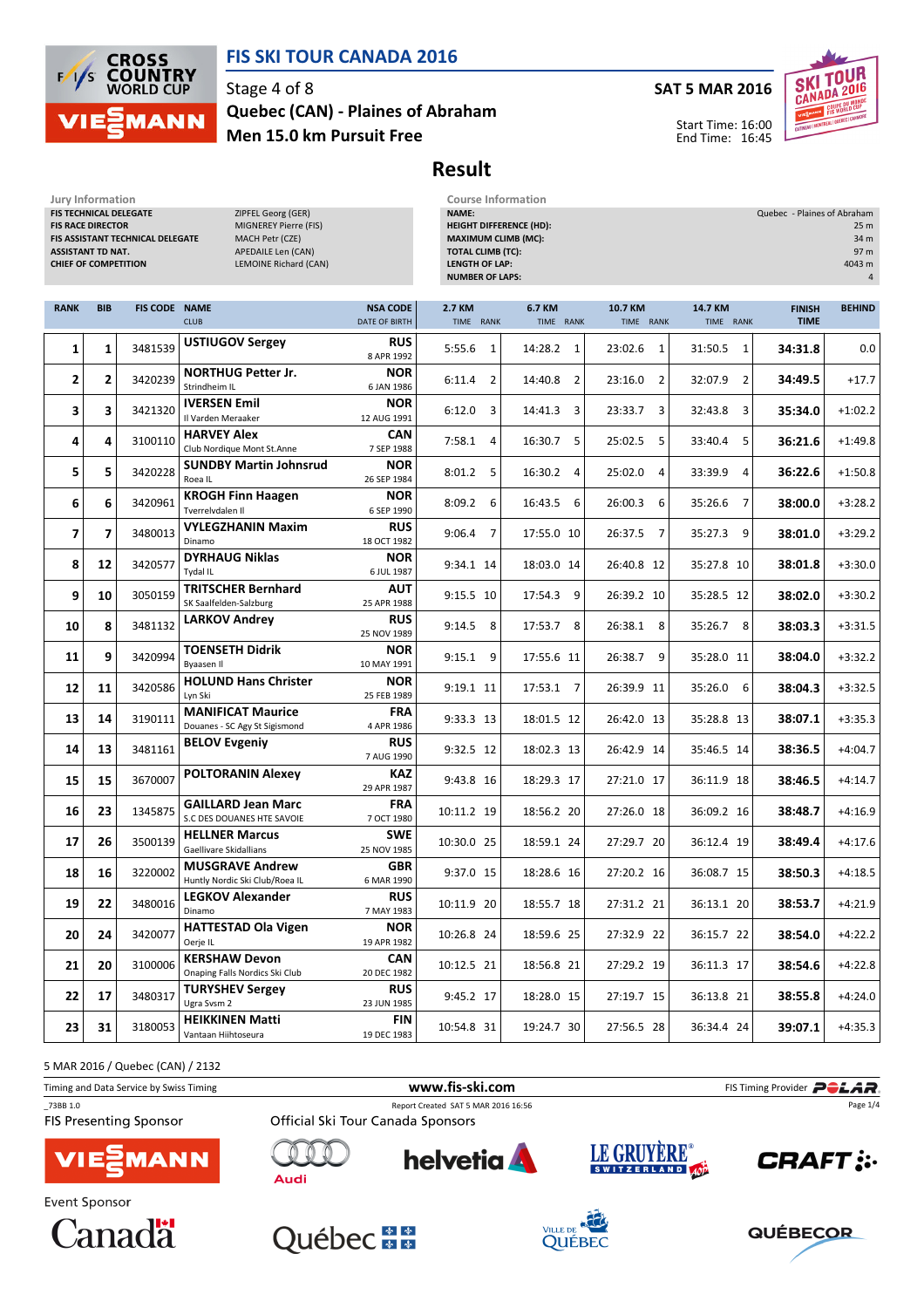



### Stage 4 of 8 Men 15.0 km Pursuit Free Quebec (CAN) - Plaines of Abraham

### SAT 5 MAR 2016



Start Time: 16:00 End Time: 16:45

Result

| <b>RANK</b> | <b>BIB</b> | <b>FIS CODE NAME</b> | <b>CLUB</b>                                                         | <b>NSA CODE</b><br>DATE OF BIRTH        | 2.7 KM<br>TIME RANK | <b>6.7 KM</b><br>TIME RANK | 10.7 KM<br>TIME RANK | 14.7 KM<br>TIME RANK | <b>FINISH</b><br><b>TIME</b> | <b>BEHIND</b> |
|-------------|------------|----------------------|---------------------------------------------------------------------|-----------------------------------------|---------------------|----------------------------|----------------------|----------------------|------------------------------|---------------|
| 24          | 27         | 3480314              | <b>CHERNOUSOV Ilia</b><br>SKA                                       | <b>RUS</b><br>7 AUG 1986                | 10:35.6 27          | 19:08.0 27                 | 27:39.7 24           | 36:24.6 23           | 39:14.5                      | $+4:42.7$     |
| 25          | 19         | 3480695              | <b>BESSMERTNYKH Alexander</b>                                       | <b>RUS</b><br>15 SEP 1986               | 10:13.4 22          | 18:59.0 23                 | 27:54.3 27           | 36:47.9 25           | 39:30.6                      | $+4:58.8$     |
| 26          | 25         | 3190345              | <b>JOUVE Richard</b><br>ARMEE-EMHM Montgenevre Val claree           | <b>FRA</b><br>25 OCT 1994               | 10:30.7 26          | 19:05.5 26                 | 27:51.4 26           | 36:51.9 27           | 39:33.3                      | $+5:01.5$     |
| 27          | 21         | 3501255              | <b>SVENSSON Oskar</b><br>Falun Borlaenge sk                         | <b>SWE</b><br>7 SEP 1995                | 10:14.0 23          | 18:56.0 19                 | 27:33.8 23           | 36:51.3 26           | 39:35.4                      | $+5:03.6$     |
| 28          | 37         | 3290326              | <b>PELLEGRINO Federico</b><br>G.S. FIAMME ORO MOENA                 | ITA<br>1 SEP 1990                       | 11:20.0 36          | 19:45.6 34                 | 28:16.4 31           | 36:58.9 29           | 39:39.0                      | $+5:07.2$     |
| 29          | 18         | 3420365              | <b>BRANDSDAL Eirik</b><br>Kjelsaas IL                               | <b>NOR</b><br>11 NOV 1986               | 10:09.1 18          | 18:57.5 22                 | 27:49.3 25           | 36:57.6 28           | 39:44.3                      | $+5:12.5$     |
| 30          | 36         | 3290245              | <b>NOECKLER Dietmar</b><br>G.S. FIAMME ORO MOENA                    | <b>ITA</b><br>29 SEP 1988               | 11:22.7 37          | 19:49.2 36                 | 28:18.5 32           | 37:06.1 30           | 39:47.8                      | $+5:16.0$     |
| 31          | 40         | 1217350              | <b>BAUER Lukas</b><br>Dukla Liberec                                 | <b>CZE</b><br>18 AUG 1977               | 11:33.2 40          | 19:59.7 37                 | 28:31.3 34           | 37:15.6 33           | 39:57.0                      | $+5:25.2$     |
| 32          | 28         | 3530511              | <b>BJORNSEN Erik</b><br>APU Nordic Ski Center                       | <b>USA</b><br>14 JUL 1991               | 10:46.0 29          | 19:18.0 28                 | 28:02.4 29           | 37:12.6 31           | 40:00.1                      | $+5:28.3$     |
| 33          | 29         | 3500330              | <b>PETERSON Teodor</b><br><b>IFK Umeaa</b>                          | <b>SWE</b><br>1 MAY 1988                | 10:44.1 28          | 19:19.6 29                 | 28:08.1 30           | 37:14.5 32           | 40:02.2                      | $+5:30.4$     |
| 34          | 30         | 3290379              | <b>DE FABIANI Francesco</b><br>C.S. ESERCITO                        | ITA<br>21 APR 1993                      | 10:54.1 30          | 19:40.2 32                 | 28:47.9 37           | 37:39.3 35           | 40:21.4                      | $+5:49.6$     |
| 35          | 35         | 3100190              | <b>BABIKOV Ivan</b><br>Foothills Nordic Ski Club                    | <b>CAN</b><br>4 JUL 1980                | 11:15.2 35          | 19:46.6 35                 | 28:29.8 33           | 37:39.0 34           | 40:24.9                      | $+5:53.1$     |
| 36          | 50         | 3190029              | <b>DUVILLARD Robin</b><br>ARMEES-EMHM - Villard de Lans             | <b>FRA</b><br>22 DEC 1983               | 12:33.3 51          | 20:57.6 48                 | 29:26.0 42           | 38:09.1 38           | 40:48.1                      | $+6:16.3$     |
| 37          | 32         | 3050180              | <b>BALDAUF Dominik</b><br>SV Sulzberg-Vorarlberg                    | <b>AUT</b><br>23 APR 1992               | 11:06.4 32          | 19:39.4 31                 | 28:45.9 36           | 37:57.2 36           | 40:50.8                      | $+6:19.0$     |
| 38          | 42         | 3220016              | <b>YOUNG Andrew</b><br>Huntly Nordic Ski Club                       | <b>GBR</b><br>21 FEB 1992               | 11:48.5 41          | 20:20.8 39                 | 29:17.5 39           | 38:15.0 39           | 41:00.0                      | $+6:28.2$     |
| 39          | 33         | 3500863              | <b>ANDERSSON Simon</b><br>Falun-Borlaenge SK                        | <b>SWE</b><br>10 MAY 1991               | 11:09.7 33          | 19:44.1 33                 | 28:35.6 35           | 38:01.8 37           | 41:03.5                      | $+6:31.7$     |
| 40          | 43         | 3530120              | <b>HAMILTON Simeon</b><br><b>Stratton Mountain School</b>           | <b>USA</b><br>14 MAY 1987               | 12:01.1 44          | 20:31.5 41                 | 29:20.7 41           | 38:23.9 41           | 41:05.1                      | $+6:33.3$     |
| 41          | 44         | 3180301              | <b>LEHTONEN Lari</b><br>Imatran Urheilijat                          | <b>FIN</b><br>21 JUN 1987               | 12:00.9 43          | 20:36.0 43                 | 29:18.5 40           | 38:23.1 40           | 41:11.9                      | $+6:40.1$     |
| 42          | 46         | 3501223              | <b>BURMAN Jens</b><br>Aasarna IK                                    | <b>SWE</b><br>16 AUG 1994               | 12:22.8 47          | 20:50.8 44                 | 29:39.2 43           | 38:38.8 42           | 41:22.8                      | $+6:51.0$     |
| 43          | 49         | 3190255              | <b>GROS Baptiste</b><br>Les Dragons d'Annecy<br><b>HOFFMAN Noah</b> | <b>FRA</b><br>17 JUL 1990<br><b>USA</b> | 12:27.2 48          | 20:58.0 49                 | 29:40.5 45           | 38:48.1 46           | 41:23.2                      | $+6:51.4$     |
| 44          | 47         | 3530489              | Ski and Snowboard Club Vail<br><b>BAUMANN Jonas</b>                 | 1 AUG 1989<br>SUI                       | 12:19.2 46          | 20:53.9 46                 | 29:41.7 46           | 38:41.6 43           | 41:25.0                      | $+6:53.2$     |
| 45          | 45         | 3510342              | Tambo Splügen<br><b>STRANDVALL Matias</b>                           | 27 MAR 1990                             | 12:18.7 45          | 20:51.6 45                 | 29:39.2 44           | 38:43.2 44           | 41:30.8                      | $+6:59.0$     |
| 46          | 34         | 3180114              | IF Minken<br><b>VOLZHENTSEV Stanislav</b>                           | FIN<br>15 MAR 1985<br><b>RUS</b>        | 11:14.5 34          | 20:19.0 38                 | 29:16.7 38           | 38:45.2 45           | 41:36.1                      | $+7:04.3$     |
| 47          | 41         | 3480533              | Dinamo<br><b>JAKS Martin</b>                                        | 28 OCT 1985                             | 11:58.0 42          | 20:56.0 47                 | 29:50.6 48           | 39:02.7 47           | 41:48.7                      | $+7:16.9$     |
| 48          | 53         | 3150069              | Dukla Liberec                                                       | <b>CZE</b><br>6 SEP 1986                | 12:45.7 53          | 21:19.1 52                 | 30:13.5 50           | 39:04.6 48           | 41:49.5                      | $+7:17.7$     |
| 49          | 55         | 3100175              | <b>KILLICK Graeme</b><br>Ptarmigan Nordic Ski Club                  | CAN<br>26 FEB 1989                      | 12:52.6 55          | 21:32.4 53                 | 30:22.3 53           | 39:14.8 49           | 41:58.7                      | $+7:26.9$     |

5 MAR 2016 / Quebec (CAN) / 2132

Timing and Data Service by Swiss Timing **Filter and Data Service by Swiss Timing Provider** \_73BB 1.0 Report Created SAT 5 MAR 2016 16:56 Page 2/4**FIS Presenting Sponsor** Official Ski Tour Canada Sponsors LE GRUYÈRE® **helvetia CRAFT:** MANN **Audi** Event Sponsor







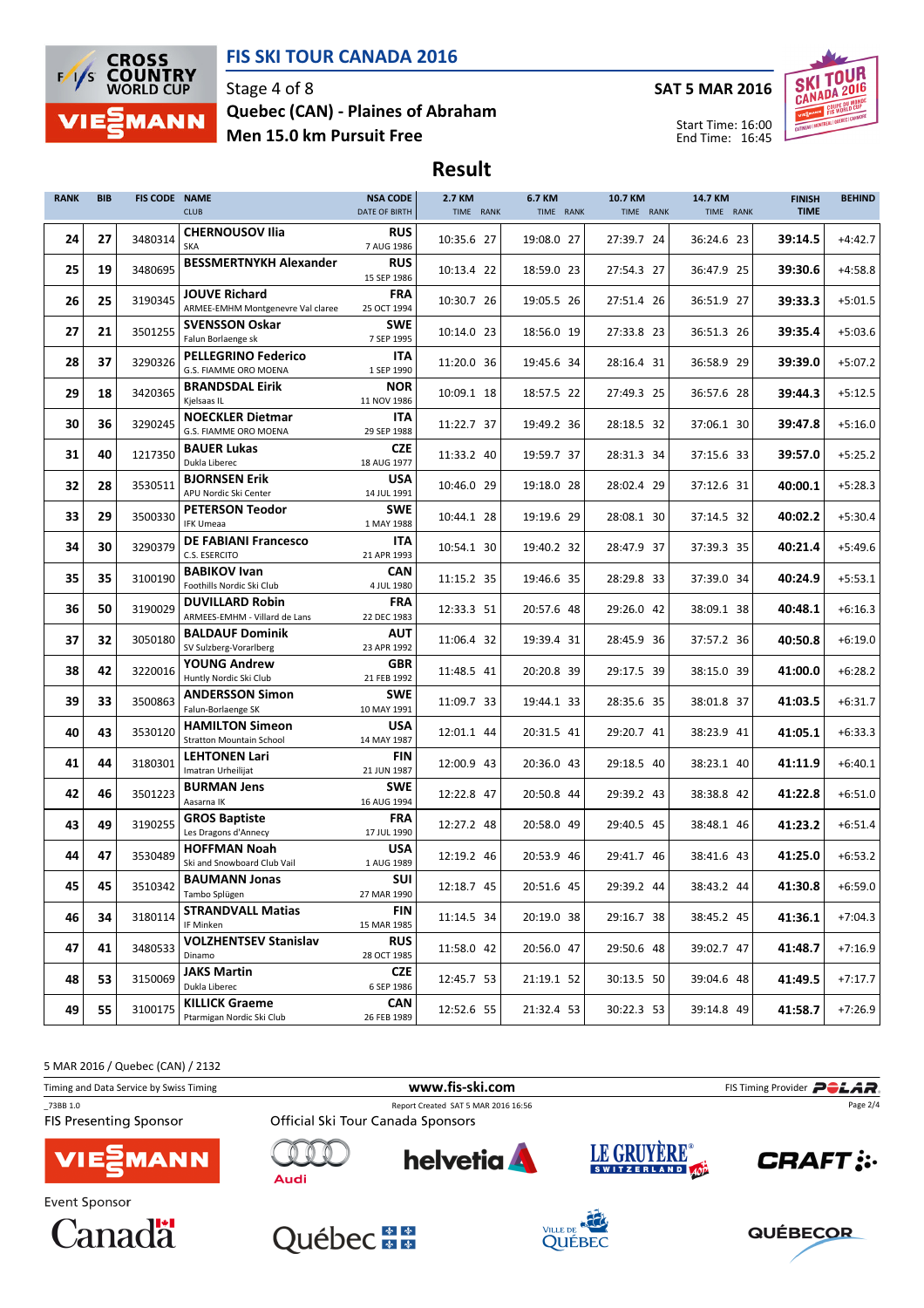



### Stage 4 of 8 Men 15.0 km Pursuit Free Quebec (CAN) - Plaines of Abraham

#### SAT 5 MAR 2016



Start Time: 16:00 End Time: 16:45

Result

| <b>RANK</b> | <b>BIB</b> | <b>FIS CODE NAME</b> | <b>CLUB</b>                                                    | <b>NSA CODE</b><br>DATE OF BIRTH | 2.7 KM<br>TIME RANK | 6.7 KM<br>TIME RANK | 10.7 KM<br>TIME RANK | 14.7 KM<br>TIME RANK | <b>FINISH</b><br><b>TIME</b> | <b>BEHIND</b>      |
|-------------|------------|----------------------|----------------------------------------------------------------|----------------------------------|---------------------|---------------------|----------------------|----------------------|------------------------------|--------------------|
| 50          | 52         | 3390101              | <b>RANKEL Raido</b><br>Voru Skiclub                            | <b>EST</b><br>13 JAN 1990        | 12:36.5 52          | 21:15.8 51          | 30:10.9 49           | 39:22.4 51           | 42:09.4                      | $+7:37.6$          |
| 51          | 39         | 3430103              | <b>STAREGA Maciej</b><br><b>UKS RAWA Siedlce</b>               | <b>POL</b><br>31 JAN 1990        | 11:27.4 38          | 20:23.2 40          | 29:46.1 47           | 39:19.3 50           | 42:11.7                      | $+7:39.9$          |
| 52          | 59         | 3200356              | <b>DOBLER Jonas</b><br>SC Traunstein                           | GER<br>4 MAY 1991                | 13:22.3 59          | 21:56.8 58          | 30:49.8 56           | 39:43.1 53           | 42:24.8                      | $+7:53.0$          |
| 53          | 58         | 3530532              | <b>PATTERSON Scott</b><br>APU Nordic Ski Center                | <b>USA</b><br>28 JAN 1992        | 13:18.1 58          | 21:53.4 57          | 30:45.4 54           | 39:41.1 52           | 42:27.5                      | $+7:55.7$          |
| 54          | 54         | 3500153              | <b>JOHANSSON Martin</b><br><b>IFK Mora SK</b>                  | <b>SWE</b><br>26 SEP 1984        | 12:49.5 54          | 21:40.0 54          | 30:47.5 55           | 39:56.6 55           | 42:45.4                      | $+8:13.6$          |
| 55          | 38         | 3200210              | <b>EISENLAUER Sebastian</b><br>SC Sonthofen                    | <b>GER</b><br>13 MAR 1990        | 11:28.2 39          | 20:33.5 42          | 30:21.1 52           | 39:55.3 54           | 42:47.1                      | $+8:15.3$          |
| 56          | 51         | 3050155              | <b>STADLOBER Luis</b><br>SC Sparkasse Radstadt-Salzburg        | <b>AUT</b><br>23 JUL 1991        | 12:32.5 50          | 21:09.2 50          | 30:20.0 51           | 40:01.4 56           | 42:51.0                      | $+8:19.2$          |
| 57          | 56         | 3100128              | <b>SANDAU Kevin</b><br>Foothills Nordic Ski Club               | <b>CAN</b><br>7 MAY 1988         | 13:04.0 56          | 21:47.4 56          | 30:54.5 57           | 40:08.0 57           | 42:59.6                      | $+8:27.8$          |
| 58          | 64         | 3290407              | <b>SALVADORI Giandomenico</b><br>GRUPPO SCIATORI FIAMME GIALLE | ITA<br>8 OCT 1992                | 14:01.9 64          | 22:32.1 63          | 31:23.1 60           | 40:16.7 58           | 42:59.8                      | $+8:28.0$          |
| 59          | 63         | 3190282              | <b>JAY Renaud</b><br>Les Menuires                              | <b>FRA</b><br>12 AUG 1991        | 13:47.2 63          | 22:25.0 62          | 31:24.2 61           | 40:36.9 59           | 43:22.7                      | $+8:50.9$          |
| 60          | 61         | 3200072              | <b>KATZ Andreas</b><br>SV Baiersbronn                          | GER<br>8 JAN 1988                | 13:30.0 61          | 22:03.5 60          | 31:06.4 58           | 40:37.3 60           | 43:34.6                      | $+9:02.8$          |
| 61          | 48         | 3180250              | <b>PENTSINEN Anssi</b><br>Vantaan Hiihtoseura                  | FIN<br>30 AUG 1986               | 12:27.7 49          | 21:45.1 55          | 31:29.1 62           | 40:51.7 61           | 43:42.9                      | $+9:11.1$          |
| 62          | 60         | 3510377              | <b>HEDIGER Jovian</b><br>Bex                                   | <b>SUI</b><br>17 DEC 1990        | 13:25.8 60          | 22:03.2 59          | 31:16.1 59           | 40:52.6 62           | 43:53.4                      | $+9:21.6$          |
| 63          | 65         | 3100097              | <b>VALJAS Len</b><br>Team Hardwood                             | <b>CAN</b><br>21 NOV 1988        | 14:04.2 65          | 22:46.6 64          | 31:56.6 64           | 41:09.8 63           | 43:54.6                      | $+9:22.8$          |
| 64          | 57         | 3180221              | <b>JYLHAE Martti</b><br>Vuokatti Ski Team Kainuu               | <b>FIN</b><br>3 JUN 1987         | 13:11.6 57          | 22:12.1 61          | 31:46.3 63           | 41:12.6 64           | 44:04.0                      | $+9:32.2$          |
| 65          | 74         | 3100232              | <b>SHIELDS Andy</b><br>Lappe Nordic                            | <b>CAN</b><br>19 MAR 1991        | 15:39.2 74          | 24:12.9 73          | 33:03.7 68           | 41:56.4 65           | 44:38.8                      | $+10:07.0$         |
| 66          | 66         | 3100222              | <b>STEWART-JONES Patrick</b><br>Nakkertok                      | <b>CAN</b><br>13 SEP 1991        | 14:27.7 66          | 23:26.7 67          | 32:58.8 67           | 42:30.1 66           | 45:22.8                      | $+10:51.0$         |
| 67          | 69         | 3100160              | <b>SOMPPI Michael</b><br>Lappe Nordic Ski Club                 | <b>CAN</b><br>20 JUN 1988        | 14:45.0 69          | 23:36.4 69          | 33:15.4 70           | 42:42.9 68           | 45:34.6                      | $+11:02.8$         |
| 68          | 68         | 3530485              | <b>PACKER Eric</b><br>APU Nordic Ski Center                    | <b>USA</b><br>3 JUL 1990         | 14:39.0 68          | 23:14.8 66          | 32:32.4 65           | 42:39.3 67           | 45:37.8                      | $+11:06.0$         |
| 69          | 62         | 3100137              | <b>COCKNEY Jesse</b><br>Foothills Nordic Ski Club              | <b>CAN</b><br>26 JUL 1989        | 13:44.4 62          | 22:50.6 65          | 32:37.1 66           | 42:43.8 69           | 45:50.5                      | $+11:18.7$         |
| 70          | 67         | 3100217              | <b>JOHNSGAARD Knute</b><br>Whitehorse CC Ski Club              | <b>CAN</b><br>5 DEC 1992         | 14:34.8 67          | 23:35.7 68          | 33:04.2 69           | 42:49.0 70           | 45:52.8                      | $+11:21.0$         |
| 71          | 75         | 3100268              | <b>KENNEDY Russell</b><br>Canmore Nordic Ski Club              | <b>CAN</b><br>7 OCT 1991         | 15:43.4 75          | 24:27.0 74          | 33:32.6 72           | 42:55.0 71           |                              | $45:57.3$ +11:25.5 |
| 72          | 70         | 3530530              | <b>HANNEMAN Reese</b><br>APU Nordic Ski Center                 | <b>USA</b><br>25 DEC 1989        | 14:50.8 70          | 23:48.0 70          | 33:18.3 71           | 43:02.8 72           | 46:01.4                      | $+11:29.6$         |
| 73          | 76         | 3040080              | <b>WATSON Callum</b><br>Cooma Ski Club                         | AUS<br>6 OCT 1989                | 15:52.6 76          | 24:51.1 76          | 34:21.7 75           | 43:50.6 74           | 46:46.1                      | $+12:14.3$         |
| 74          | 73         | 3100227              | <b>THOMPSON Bob</b><br>Team Hardwood                           | <b>CAN</b><br>27 FEB 1991        | 15:10.2 73          | 24:11.4 72          | 33:40.8 73           | 43:50.0 73           | 46:55.6                      | $+12:23.8$         |
| 75          | 80         | 3530492              | <b>ELLIOTT Tad</b><br>Ski and Snowboard Club Vail              | <b>USA</b><br>2 JUL 1988         | 16:32.5 80          | 25:17.1 78          | 35:03.5 79           | 44:34.2 76           | 47:24.3                      | $+12:52.5$         |

5 MAR 2016 / Quebec (CAN) / 2132

Timing and Data Service by Swiss Timing **Filter and Data Service by Swiss Timing Provider** PCLAR \_73BB 1.0 Report Created SAT 5 MAR 2016 16:56 Page 3/4**FIS Presenting Sponsor** Official Ski Tour Canada Sponsors LE GRUYÈRE® **helvetia CRAFT:** MANN **Audi Event Sponsor**